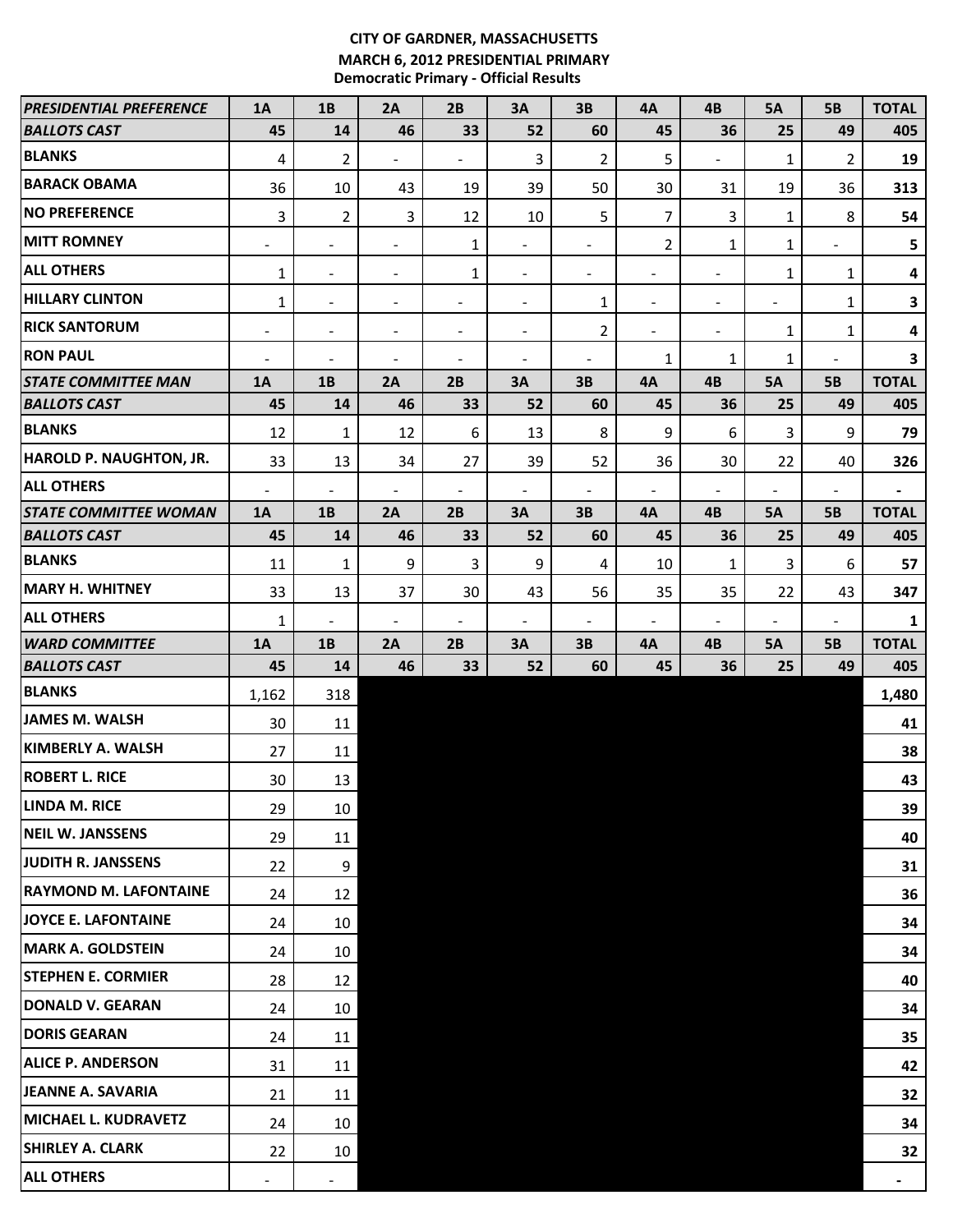## **CITY OF GARDNER, MASSACHUSETTS MARCH 6, 2012 PRESIDENTIAL PRIMARY Democratic Primary - Official Results**

| <b>WARD COMMITTEE</b>         | <b>1A</b> | 1B | 2A    | 2B    | 3A    | 3B    | 4A    | 4B    | <b>5A</b> | <b>5B</b> | <b>TOTAL</b>   |
|-------------------------------|-----------|----|-------|-------|-------|-------|-------|-------|-----------|-----------|----------------|
| <b>BALLOTS CAST</b>           | 45        | 14 | 46    | 33    | 52    | 60    | 45    | 36    | 25        | 49        | 405            |
| <b>BLANKS</b>                 |           |    | 1,610 | 1,155 |       |       |       |       |           |           | 2,765          |
| <b>ALL OTHERS</b>             |           |    |       |       |       |       |       |       |           |           |                |
| <b>WARD COMMITTEE</b>         | 1A        | 1B | 2A    | 2B    | 3A    | 3B    | 4A    | 4B    | <b>5A</b> | <b>5B</b> | <b>TOTAL</b>   |
| <b>BALLOTS CAST</b>           | 45        | 14 | 46    | 33    | 52    | 60    | 45    | 36    | 25        | 49        | 405            |
| <b>BLANKS</b>                 |           |    |       |       | 1,720 | 1,978 |       |       |           |           | 3,698          |
| <b>MARCELLE S. CORMIER</b>    |           |    |       |       | 36    | 40    |       |       |           |           | 76             |
| <b>RONALD F. CORMIER</b>      |           |    |       |       | 33    | 48    |       |       |           |           | 81             |
| <b>CRAIG R. CORMIER</b>       |           |    |       |       | 31    | 34    |       |       |           |           | 65             |
| <b>ALL OTHERS</b>             |           |    |       |       |       |       |       |       |           |           | $\blacksquare$ |
| <b>WARD COMMITTEE</b>         | 1A        | 1B | 2A    | 2B    | 3A    | 3B    | 4A    | 4B    | <b>5A</b> | <b>5B</b> | <b>TOTAL</b>   |
| <b>BALLOTS CAST</b>           | 45        | 14 | 46    | 33    | 52    | 60    | 45    | 36    | 25        | 49        | 405            |
| <b>BLANKS</b>                 |           |    |       |       |       |       | 1,350 | 1,014 |           |           | 2,364          |
| <b>SHEILA M. MURPHY</b>       |           |    |       |       |       |       | 24    | 24    |           |           | 48             |
| <b>SHERRILL L. MURPHY</b>     |           |    |       |       |       |       | 19    | 21    |           |           | 40             |
| <b>LOUISE MURPHY</b>          |           |    |       |       |       |       | 20    | 23    |           |           | 43             |
| <b>CLEO E. MONETTE</b>        |           |    |       |       |       |       | 30    | 28    |           |           | 58             |
| <b>SHIRLEY A. MONETTE</b>     |           |    |       |       |       |       | 20    | 26    |           |           | 46             |
| <b>JAMES J. MINNS</b>         |           |    |       |       |       |       | 27    | 26    |           |           | 53             |
| <b>MOONEEN M. CORLEY</b>      |           |    |       |       |       |       | 22    | 23    |           |           | 45             |
| <b>BEVERLY M. MINNS</b>       |           |    |       |       |       |       | 21    | 24    |           |           | 45             |
| <b>EDMOND J. GAUTREAU</b>     |           |    |       |       |       |       | 22    | 27    |           |           | 49             |
| <b>ALBINA H. GAUTREAU</b>     |           |    |       |       |       |       | 20    | 24    |           |           | 44             |
| <b>ALL OTHERS</b>             |           |    |       |       |       |       |       |       |           |           |                |
| <b>WARD COMMITTEE</b>         | <b>1A</b> | 1B | 2A    | 2B    | 3A    | 3B    | 4A    | 4B    | <b>5A</b> | <b>5B</b> | <b>TOTAL</b>   |
| <b>BALLOTS CAST</b>           | 45        | 14 | 46    | 33    | 52    | 60    | 45    | 36    | 25        | 49        | 405            |
| <b>BLANKS</b>                 |           |    |       |       |       |       |       |       | 741       | 1,451     | 2,192          |
| <b>KELLY A. AGNELLI</b>       |           |    |       |       |       |       |       |       | 17        | 32        | 49             |
| <b>PATRICK MICHAEL GERRY</b>  |           |    |       |       |       |       |       |       | 18        | 34        | 52             |
| <b>ROBERTA A. LESPERANCE</b>  |           |    |       |       |       |       |       |       | 13        | 32        | 45             |
| JOHN T. LESPERANCE            |           |    |       |       |       |       |       |       | 15        | 31        | 46             |
| PAUL A. SPANO                 |           |    |       |       |       |       |       |       | 14        | 31        | 45             |
| <b>EDWARD L. LEPKOWSKI</b>    |           |    |       |       |       |       |       |       | 17        | 33        | 50             |
| <b>ALEKSANDER DERNALOWICZ</b> |           |    |       |       |       |       |       |       | 19        | 36        | 55             |
| <b>MICHAEL D. GERRY</b>       |           |    |       |       |       |       |       |       | 20        | 35        | 55             |
| <b>ALL OTHERS</b>             |           |    |       |       |       |       |       |       | 1         |           | $\mathbf{1}$   |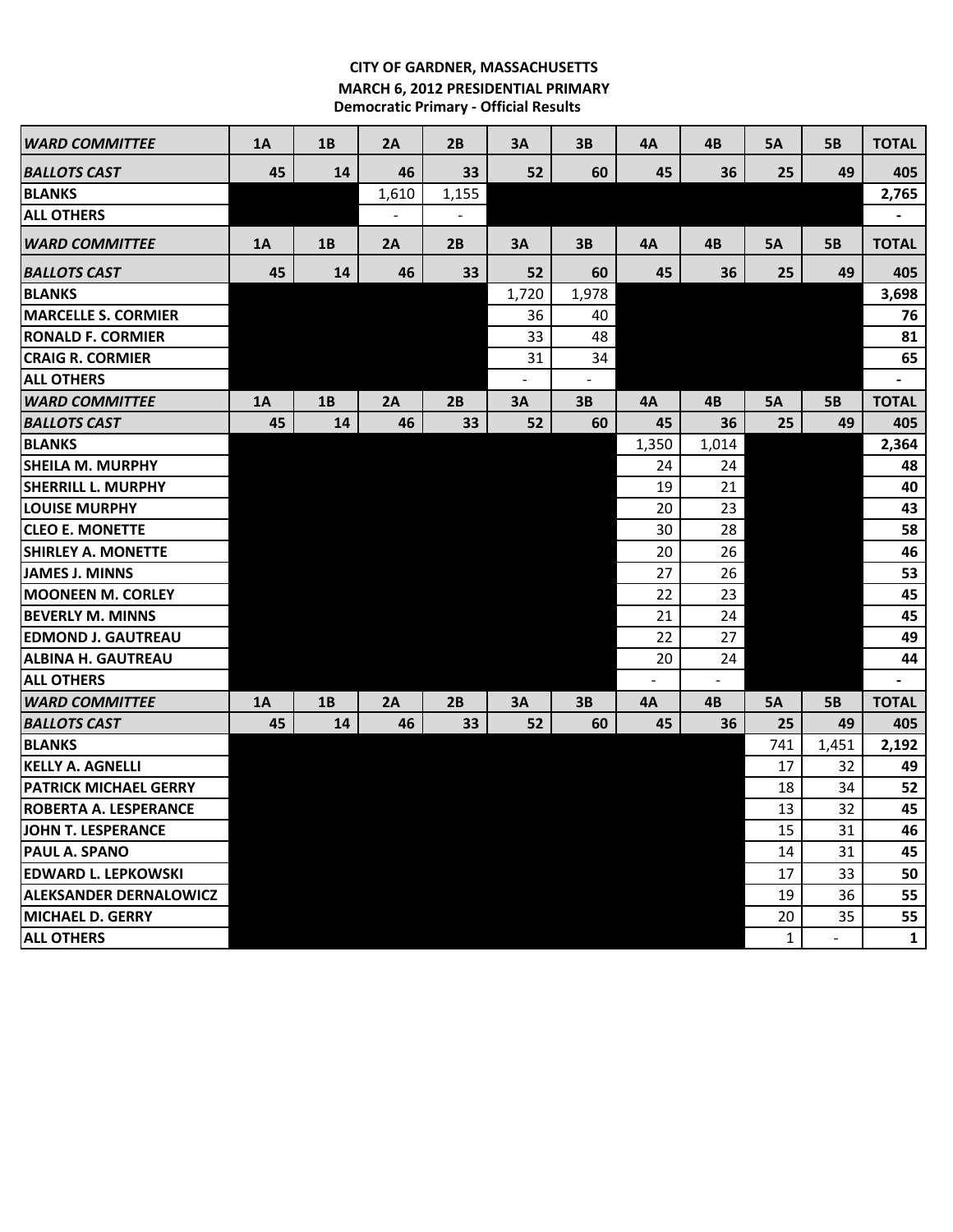## **CITY OF GARDNER, MASSACHUSETTS MARCH 6, 2012 PRESIDENTIAL PRIMARY Republican Primary - Official Results**

| <b>PRESIDENTIAL PREFERENCE</b>      | <b>1A</b>                    | 1B             | 2A                       | 2B                       | 3A                       | 3B                       | 4A                       | 4B                       | <b>5A</b>      | <b>5B</b>      | <b>TOTAL</b>             |
|-------------------------------------|------------------------------|----------------|--------------------------|--------------------------|--------------------------|--------------------------|--------------------------|--------------------------|----------------|----------------|--------------------------|
| <b>BALLOTS CAST</b>                 | 154                          | 64             | 115                      | 109                      | 72                       | 110                      | 98                       | 55                       | 76             | 149            | 1,002                    |
| <b>BLANKS</b>                       | $\frac{1}{2}$                |                |                          | 1                        |                          |                          | $\overline{\phantom{a}}$ |                          |                |                | $\mathbf{1}$             |
| <b>RON PAUL</b>                     | 19                           | $\overline{3}$ | 23                       | 9                        | 6                        | 18                       | 18                       | 1                        | 10             | 21             | 128                      |
| <b>MITT ROMNEY</b>                  | 107                          | 47             | 75                       | 69                       | 43                       | 63                       | 50                       | 31                       | 53             | 98             | 636                      |
| <b>RICK PERRY</b>                   |                              |                | $\mathbf{1}$             | 2                        | $\mathbf{1}$             | 1                        | 1                        | $\mathbf{1}$             |                | 1              | 8                        |
| <b>RICK SANTORUM</b>                | 19                           | 12             | 13                       | 25                       | 19                       | 20                       | 23                       | 19                       | 5              | 25             | 180                      |
| <b>JON HUNTSMAN</b>                 | 5                            | $\mathbf{1}$   | 1                        | ÷,                       | $\mathbf{1}$             | $\overline{2}$           | $\mathbf{1}$             |                          |                | 1              | 12                       |
| <b>MICHELE BACHMAN</b>              | $\overline{\phantom{a}}$     |                | $\blacksquare$           | $\overline{\phantom{a}}$ |                          | $\overline{a}$           | $\overline{\phantom{a}}$ | $\overline{\phantom{0}}$ | ÷              |                | $\blacksquare$           |
| <b>NEWT GINGRICH</b>                | 4                            | 1              | $\overline{2}$           | 3                        | $\overline{2}$           | 4                        | 5                        | 3                        | 8              | 3              | 35                       |
| <b>NO PREFERENCE</b>                | $\frac{1}{2}$                |                | $\blacksquare$           | $\blacksquare$           |                          | 2                        | $\blacksquare$           |                          | $\frac{1}{2}$  | ÷              | $\mathbf{2}$             |
| <b>ALL OTHERS</b>                   |                              |                | $\overline{\phantom{a}}$ | $\overline{a}$           |                          | $\overline{\phantom{a}}$ | $\blacksquare$           |                          | $\blacksquare$ | ÷              | $\blacksquare$           |
| <b>STATE COMMITTEE MAN</b>          | 1A                           | 1B             | 2A                       | 2B                       | 3A                       | 3B                       | 4A                       | 4B                       | <b>5A</b>      | <b>5B</b>      | <b>TOTAL</b>             |
| <b>BALLOTS CAST</b>                 | 154                          | 64             | 115                      | 109                      | 72                       | 110                      | 98                       | 55                       | 76             | 149            | 1,002                    |
| <b>BLANKS</b>                       | 33                           | 13             | 18                       | 26                       | 11                       | 14                       | 19                       | 5                        | 13             | 27             | 179                      |
| <b>LANCE D. MAY</b>                 | 46                           | 22             | 33                       | 37                       | 28                       | 33                       | 24                       | 22                       | 18             | 55             | 318                      |
| <b>THOMAS F. ARDINGER</b>           | 75                           | 28             | 63                       | 46                       | 33                       | 63                       | 55                       | 28                       | 45             | 67             | 503                      |
| <b>ALL OTHERS</b>                   | $\overline{a}$               | $\mathbf{1}$   | 1                        | $\overline{a}$           |                          |                          | $\overline{a}$           |                          | $\overline{a}$ |                | $\overline{2}$           |
| <i><b>STATE COMMITTEE WOMAN</b></i> | 1A                           | 1B             | 2A                       | 2B                       | 3A                       | 3B                       | 4A                       | 4B                       | <b>5A</b>      | <b>5B</b>      | <b>TOTAL</b>             |
| <b>BALLOTS CAST</b>                 | 154                          | 64             | 115                      | 109                      | 72                       | 110                      | 98                       | 55                       | 76             | 149            | 1,002                    |
| <b>BLANKS</b>                       | 54                           | 22             | 43                       | 37                       | 26                       | 37                       | 34                       | 10                       | 24             | 43             | 330                      |
| <b>SUSAN E. SMILEY</b>              | 100                          | 40             | 71                       | 72                       | 44                       | 73                       | 64                       | 45                       | 52             | 106            | 667                      |
| <b>ALL OTHERS</b>                   | $\overline{\phantom{a}}$     | $\overline{2}$ | 1                        | $\overline{a}$           | $\overline{2}$           |                          | $\overline{a}$           |                          |                |                | 5                        |
| <b>WARD COMMITTEE</b>               | 1A                           | 1B             | 2A                       | 2B                       | 3A                       | 3B                       | 4A                       | 4B                       | <b>5A</b>      | <b>5B</b>      | <b>TOTAL</b>             |
| <b>BALLOTS CAST</b>                 | 154                          | 64             | 115                      | 109                      | 72                       | 110                      | 98                       | 55                       | 76             | 149            | 1,002                    |
| <b>BLANKS</b>                       | 5,387                        | 1,715          |                          |                          |                          |                          |                          |                          |                |                | 7,102                    |
| <b>ALL OTHERS</b>                   | $\qquad \qquad \blacksquare$ | $\blacksquare$ |                          |                          |                          |                          |                          |                          |                |                |                          |
| <b>WARD COMMITTEE</b>               | 1A                           | 1B             | 2A                       | 2B                       | 3A                       | 3B                       | 4A                       | 4B                       | 5A             | <b>5B</b>      | <b>TOTAL</b>             |
| <b>BALLOTS CAST</b>                 | 154                          | 64             | 115                      | 109                      | 72                       | 110                      | 98                       | 55                       | 76             | 149            | 1,002                    |
| <b>BLANKS</b>                       |                              |                | 4,024                    | 3,806                    |                          |                          |                          |                          |                |                | 7,830                    |
| <b>ALL OTHERS</b>                   |                              |                | $\mathbf{1}$             | 9                        |                          |                          |                          |                          |                |                | 10                       |
| <b>WARD COMMITTEE</b>               | 1A                           | <b>1B</b>      | 2A                       | 2B                       | 3A                       | 3B                       | 4A                       | 4B                       | 5А             | <b>5B</b>      | <b>TOTAL</b>             |
| BALLOTS CAST                        | 154                          | 64             | 115                      | 109                      | 72                       | 110                      | 98                       | 55                       | 76             | 149            | 1,002                    |
| <b>BLANKS</b>                       |                              |                |                          |                          | 2,520                    | 3,836                    |                          |                          |                |                | 6,356                    |
| <b>ALL OTHERS</b>                   |                              |                |                          |                          | $\overline{\phantom{a}}$ | 11                       |                          |                          |                |                | 11                       |
| <b>WARD COMMITTEE</b>               | <b>1A</b>                    | 1B             | 2A                       | 2B                       | 3A                       | 3B                       | <b>4A</b>                | 4B                       | <b>5A</b>      | <b>5B</b>      | <b>TOTAL</b>             |
| <b>BALLOTS CAST</b>                 | 154                          | 64             | 115                      | 109                      | 72                       | 110                      | 98                       | 55                       | 76             | 149            | 1,002                    |
| <b>BLANKS</b>                       |                              |                |                          |                          |                          |                          | 3,423                    | 1,925                    |                |                | 5,348                    |
| <b>ALL OTHERS</b>                   |                              |                |                          |                          |                          |                          | 7                        |                          |                |                | $\overline{\phantom{a}}$ |
| <b>WARD COMMITTEE</b>               | <b>1A</b>                    | 1B             | 2A                       | 2B                       | 3A                       | 3B                       | <b>4A</b>                | 4B                       | <b>5A</b>      | <b>5B</b>      | <b>TOTAL</b>             |
| <b>BALLOTS CAST</b>                 | 154                          | 64             | 115                      | 109                      | 72                       | 110                      | 98                       | 55                       | 76             | 149            | 1,002                    |
| <b>BLANKS</b>                       |                              |                |                          |                          |                          |                          |                          |                          | 2,660          | 5,215          | 7,875                    |
| <b>ALL OTHERS</b>                   |                              |                |                          |                          |                          |                          |                          |                          |                | $\blacksquare$ | $\blacksquare$           |